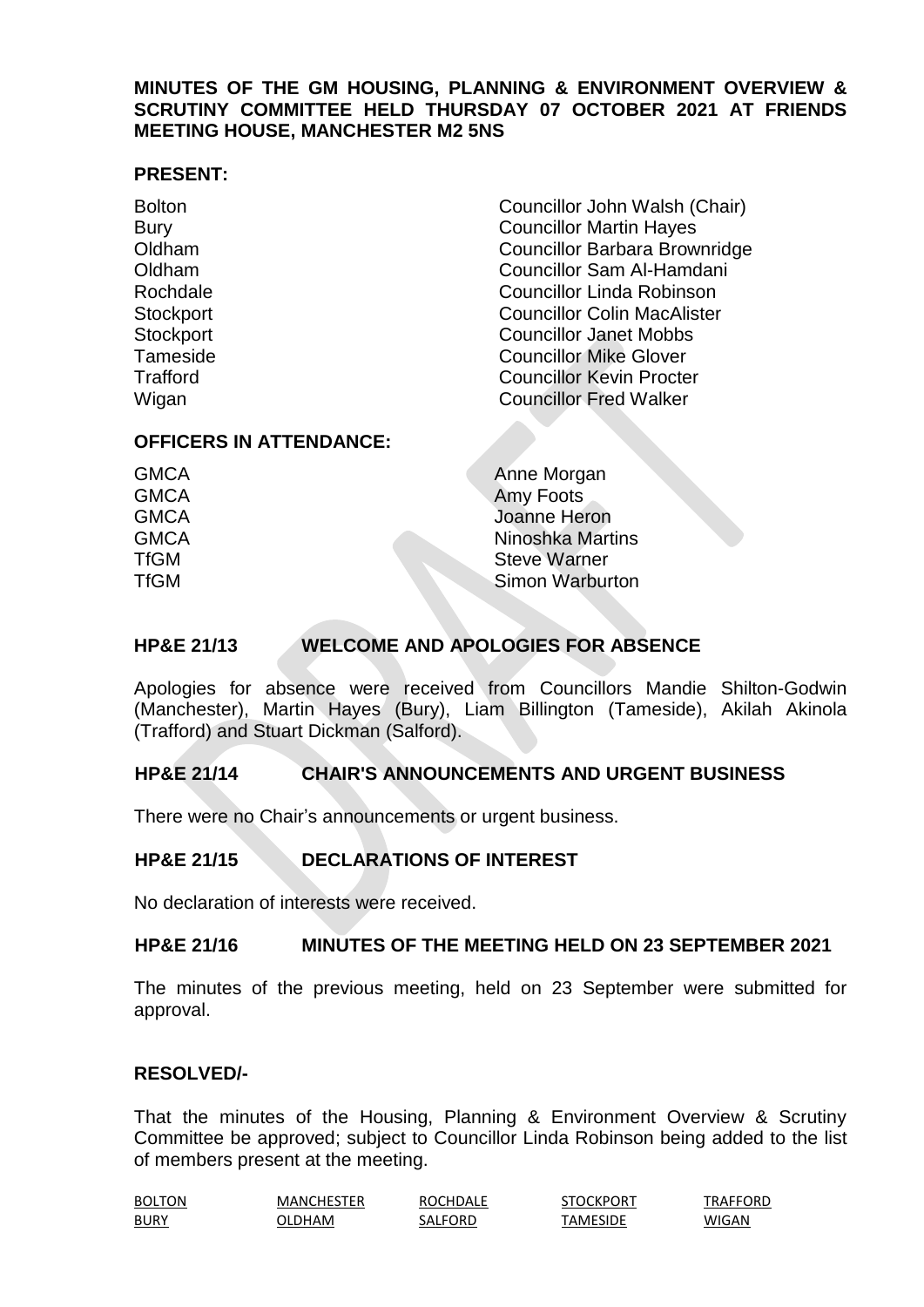## **HP&E 21/17 GMS REFRESH**

Consideration was given to a presentation that provided an update on the work to date and on the progress made in the refreshing of the Greater Manchester Strategy Refresh.

The last Greater Manchester Strategy, agreed in 2017, ran for three years. It was due to be refreshed in 2020, but the Covid pandemic and delays to local elections meant that it was delayed for a year. Over the last year the 'One Year Living with Covid Plan' had provided a bridge to this year's refresh, assessing the impacts of Covid and coordinating responses. and to seek views on the development of the draft document.

The following comments were made:

Members sought to understand how the strategy would be monitored. In response, it was stated that the strategy would be accompanied by a Delivery Plan that would seek to capture specific programmes of activity which would be delivered in partnership over the next three-years in support of the shared outcomes and commitments in the Strategy.

The inequalities in certain Districts were highlighted and it was recognised that the strategy needed to consider the issues faced by residents with the view to build-up GM as a whole. The new strategy would also seek to provide specific place interventions and systemwide priorities to ensure the attainment of GM's collective ambitions.

A member queried whether the strategy addressed the issue around homelessness particularly across boundaries including non-GM authorities. Members were advised that a wide range of activities have been taken forward to end homelessness in GM and that work was underway to agree a common approach to reduction and management of rough sleeping across boundaries.

It was highlighted that it was crucial for communities to be engaged on this piece and that needed to be clearly articulate the benefits for residents. The comments were welcomed, and members were advised that the strategy had been developed with several panels to ensure all parts of GM were well represented.

Further work was underway to develop the draft strategy, performance measures and extensive engagement on the headline approach and agreement on the outcomes and commitments within the strategy. Members were advised that a final draft of the refreshed strategy would be presented to the GMCA for views and adoption at their meeting on 29th October and the accompanying Delivery Plan would be developed during November and brought to a future meeting of the overview & scrutiny committee.

## **RESOLVED/-**

1. That the update on the development of the draft refreshed GM Strategy be noted.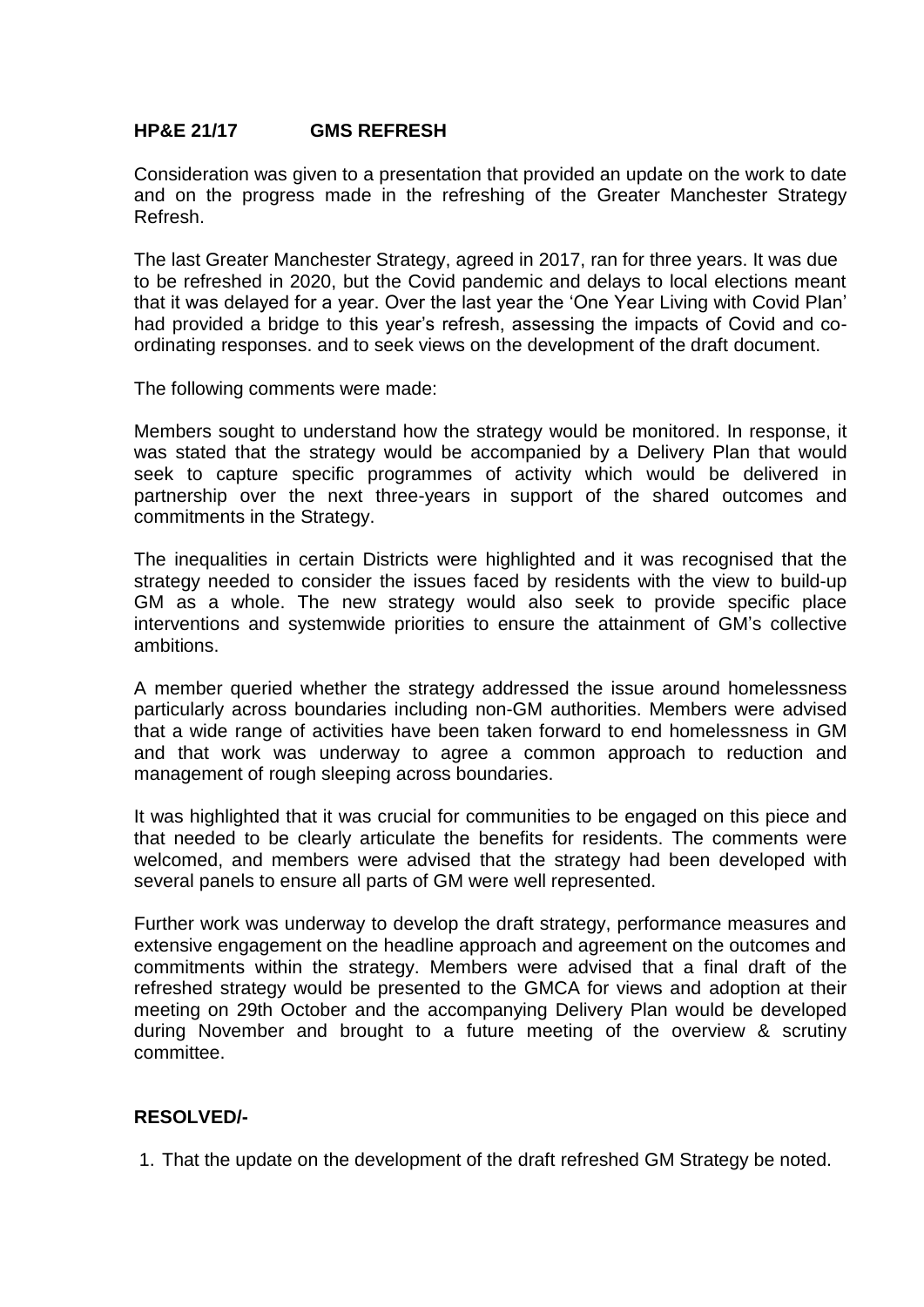2. That the Delivery Plan that sits alongside the strategy would be brought to a future meeting of the Committee.

# **HP&E 21/18 BUS FRANCHISING & BSIP UPDATE**

Consideration was given to a report that provided an update on the plans to implement Bus Reform within Greater Manchester and a summary of the plan to franchise the bus network in Greater Manchester alongside the Greater Manchester's Bus Service Improvement Plan (BSIP) which is due to be published at the end of October 2021.

The report set out the level of Greater Manchester's ambitions for improving the overall offer to bus customers, plans to deliver this ambition and what was needed from others to deliver this ambition.

The following comments were made:

Several older buses through their emissions had been contributing to GM's increasing carbon footprint, a member therefore queried how this issue would be addressed. Through BSIP GM would be able to specify the entire franchising package.

Members were advised that there were plans to introduce a high quality zero emission fleet of buses retrofitted with technology and equipment to enhance overall customer experience.

Concerns were raised around the affordability of fares. Members were advised that the approach adopted was to present a Levelling Up deal to Government that would seek to deliver a London-style transport network with affordable London-level fares.

A member sought to understand how costs would be met if fares were subsided. In response, it was stated that the success of the plan was highly dependent on Government funding therefore considerable amount of work had been done to put forward a compelling case with a clear pipeline of delivery schemes to Government.

It was noted that affordable fares would attract more people back onto buses and as more residents take up on public transport, there would be an increase in demand for services which would in return increase revenue.

The integration of the transport system was crucial to attract and encourage residents to take up on public transport. It was highlighted that reliability and safety also needed to be addressed. Members were advised that customer experience had been taken into account when developing the plan and that BSIP would allow GM to bid for additional resources to support the travel safe partnership.

Buses needed to provide accessible services to all communities in Greater Manchester to allow everyone to access opportunities, particularly for those who didn't have access to a car. Members were advised that through BSIP, GM would be able to stabilise and strengthen services and routes to ensure that all GM residents would be able to access the bus network.